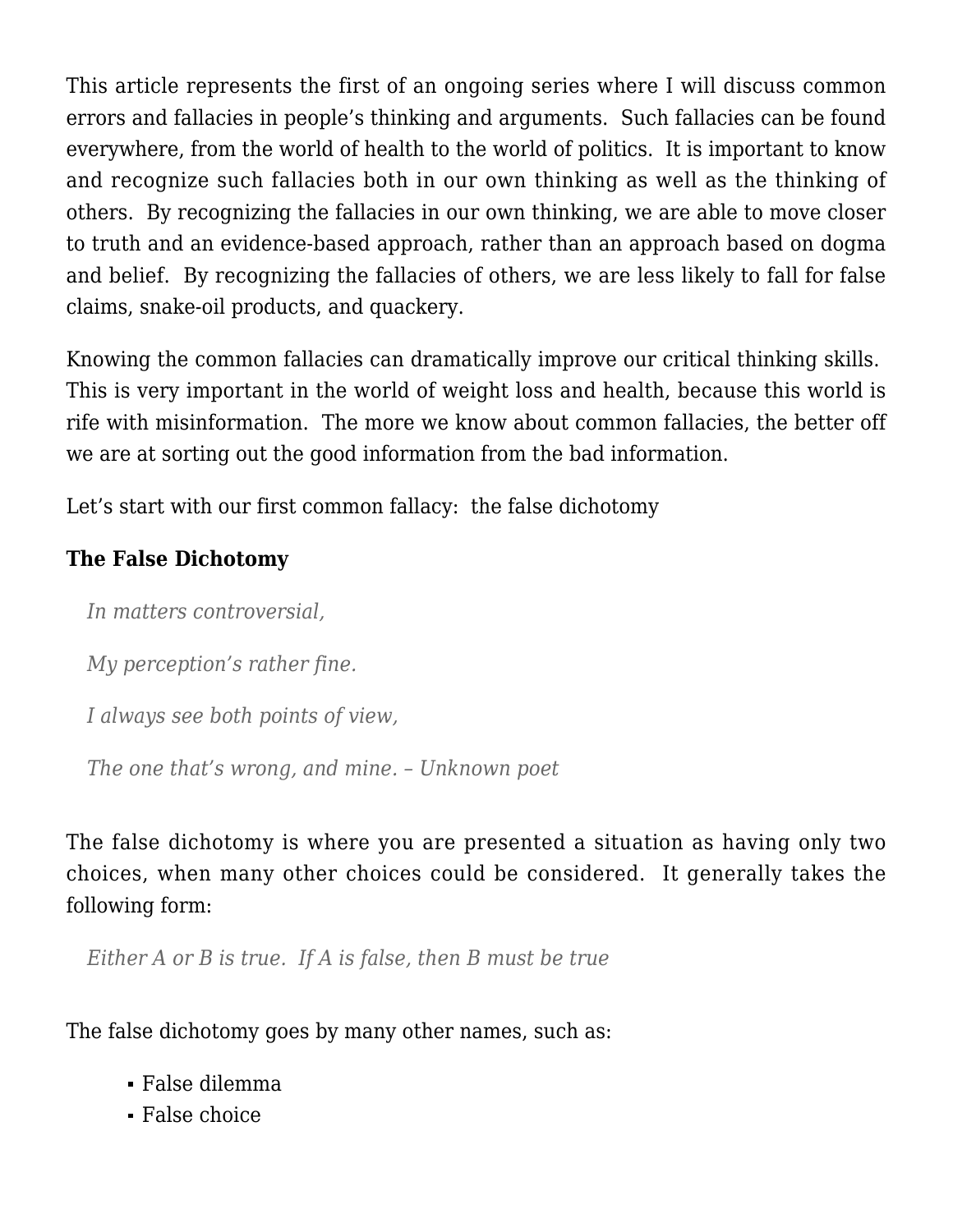- Fallacy of the excluded middle
- Black and white thinking
- Either/or fallacy
- Bifurcation fallacy

Here's an example of a false dichotomy:

*You're either with us, or against us!*

This is a false dichotomy because there are other choices that are not being presented. For example, maybe you don't fall under either category and are neutral. Or maybe you're "with us" on certain issues but "against us" on other issues.

Here are other examples of false dichotomies. Try to think about the other choices that are not being presented:

*If you're not a conservative, then you must be a liberal*

*America…love it or leave it!*

*It's owls versus jobs, the environment or the economy*

*Do you want the red car or the blue one?*

*We must deal with crime on the streets before improving schools*

*Either I keep smoking, or I'll get fat. I don't want to get fat, so I better keep smoking.*

*Either you use Speed Stick deodorant or you'll stink to high heaven. You don't want to stink, so you better use Speed Stick*

*Either the eyewitness saw an alien, or he's a liar*

*If you're not part of the solution, you're part of the problem*

*Better dead than red*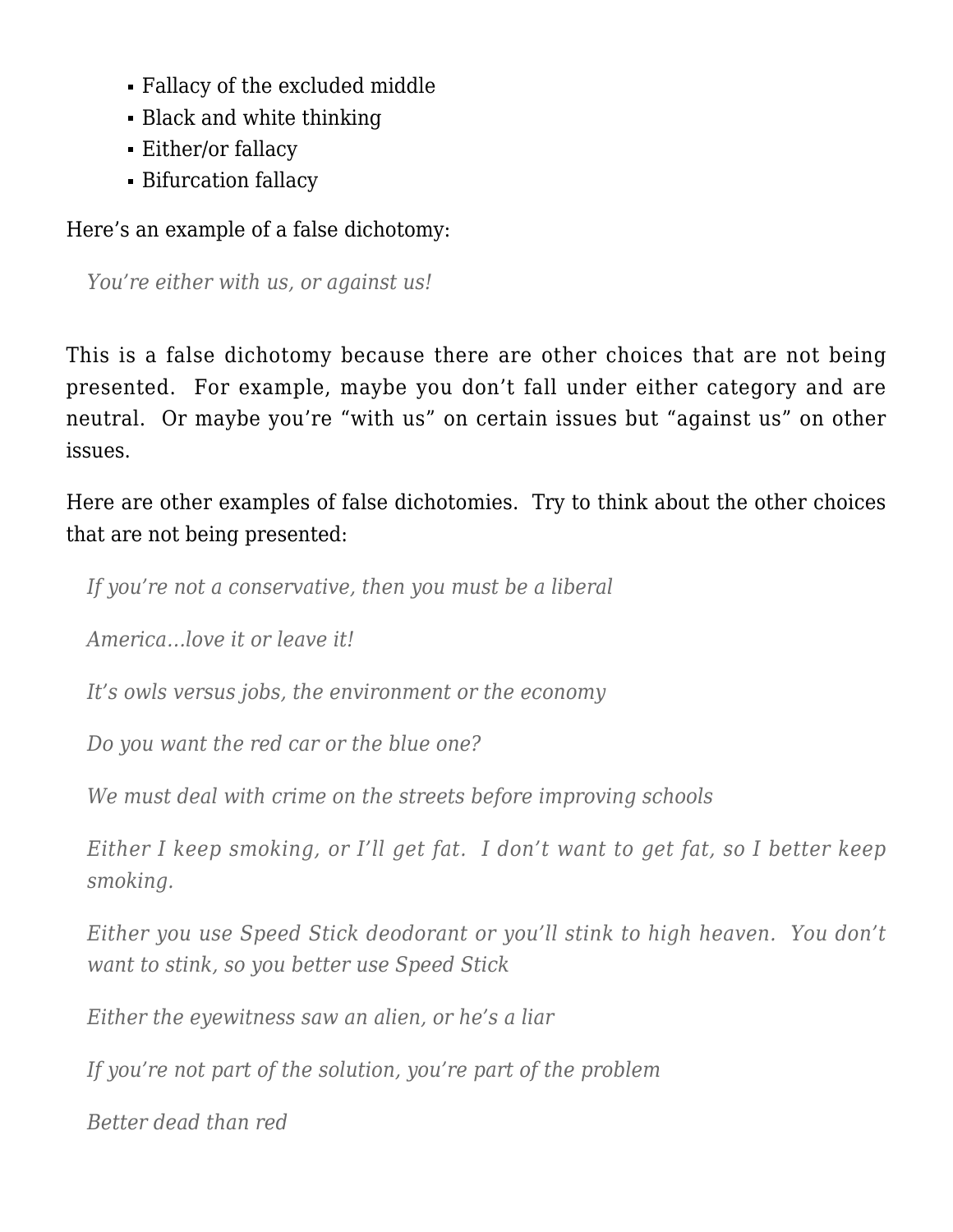*Your grades show you just aren't trying. Either study more, or drop out of school!*

*Either scientists can explain the strange objects in the sky over Gulf Breeze, Florida, or these objects are piloted from outer space*

## We find false dichotomies in the world of health and nutrition as well:

*This food is either good for me, or it's bad for me. So tell me which it is!*

*I would rather that I and most in society would die at 75 to 85 and have enjoyed a relatively happy life, then to see folks live until 100 as dried up, unpleasant prunes that are a complete chore to be around.*

*If you don't eat this diet, you will have an unhealthy life*

False dichotomies can present themselves in other ways. For example, it may not be an instance where two choices are presented and there's many more. It could be a situation where there's two choices presented, but there's only one. For example, in [my critique of chapter 14 of Good Calories, Bad Calories,](https://weightology.net/?p=265) I gave an example of how the author presented survey data on food intake of people in the U.S. He claimed that either increased carbohydrate intake or the increased calorie intake was responsible for weight gain among U.S. citizens. However, this is a false dichotomy because the increased carbohydrate intake WAS the increase calorie intake (you can't separate the two; they aren't independent). In fact, when you look at the title of the book, even that is a false dichotomy!

A false dichotomy doesn't have to be a dichotomy. It could be a trichotomy, a "quadchotomy", etc. Whenever you present someone with a limited number of choices, when in reality there are more choices, you are committing this fallacy. For example, one individual recently gave me a menu of 5 choices to help reduce someone's insulin resistance. He then told me that I could only pick one of the choices. However, this individual had presented me with a "false quin-chotomy", because I'm not limited to just one choice in real life. Also, there are many other choices other than just the 5 that he presented to me.